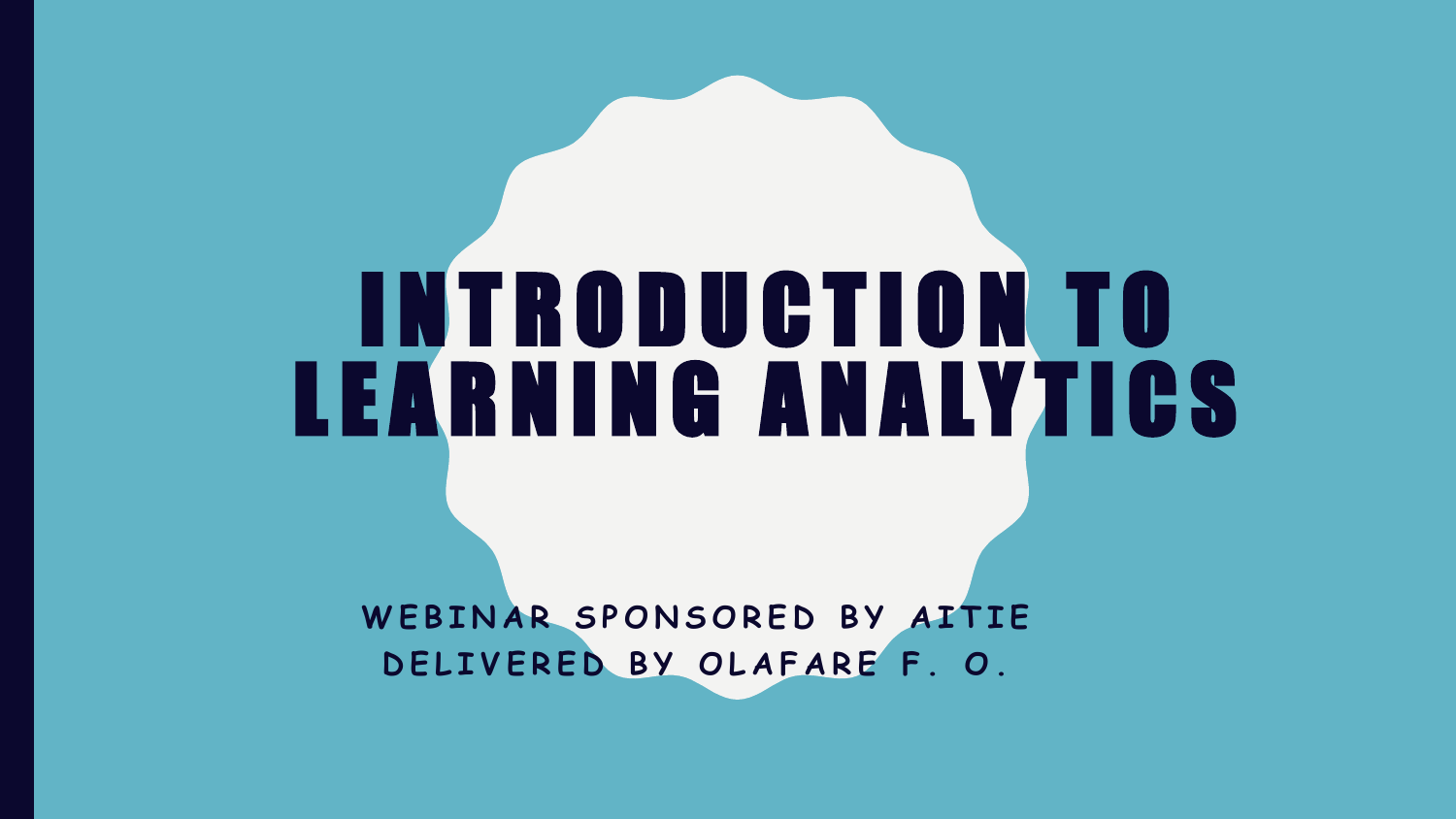#### GOALS OF INSTITUTIONS OF HIGHER LEARNING

- The goal of every institution of higher learning is that:
- learner should learn/ to promote scholarship;
- to prepare students with knowledge and skills for self-reliance;
- high quality career counselling; and
- lifelong learning opportunities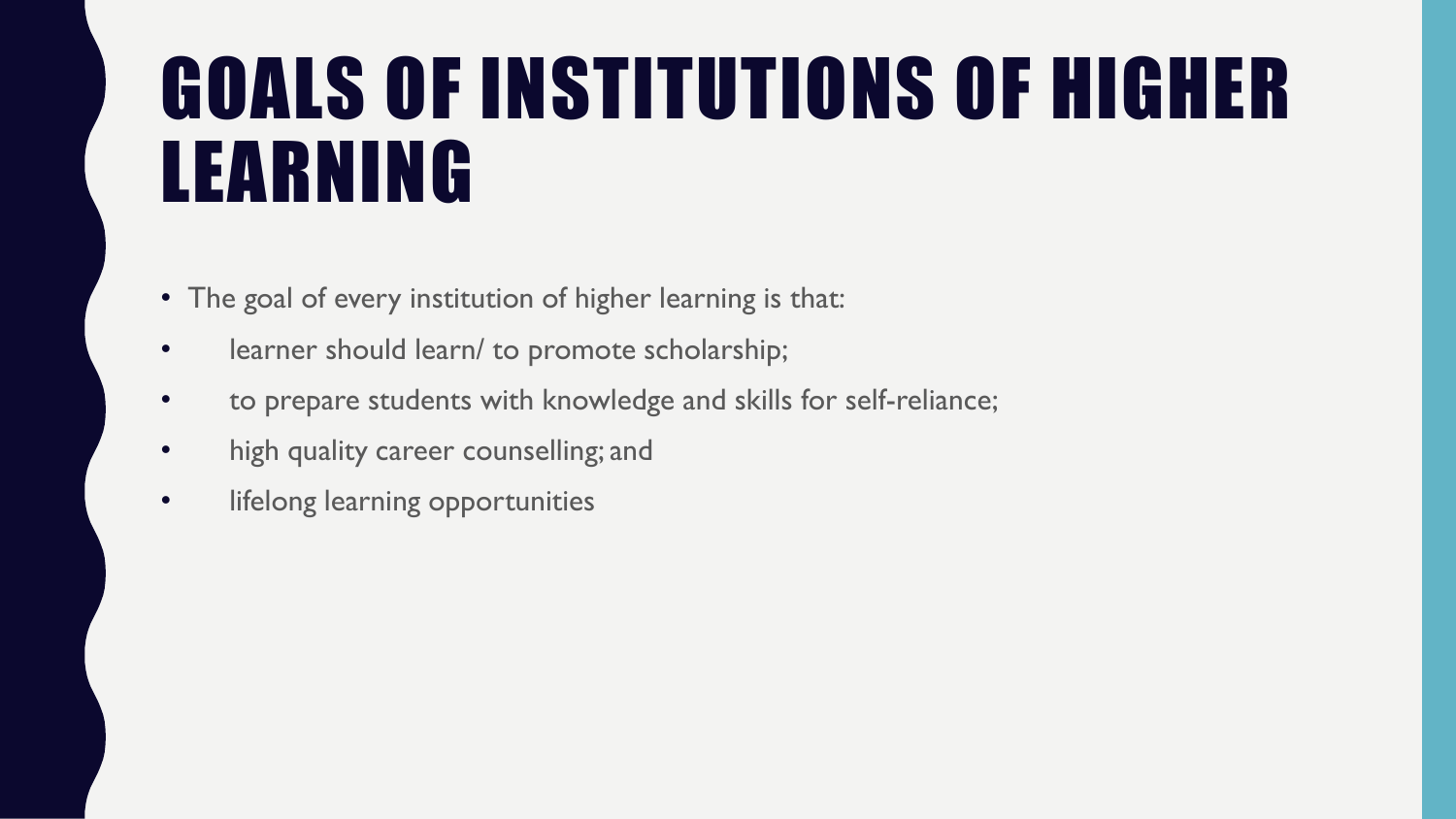

- Information about learners that can be used to achieve the goals of institutions.
- They are digital and can be transformed into value for speculations and decision making.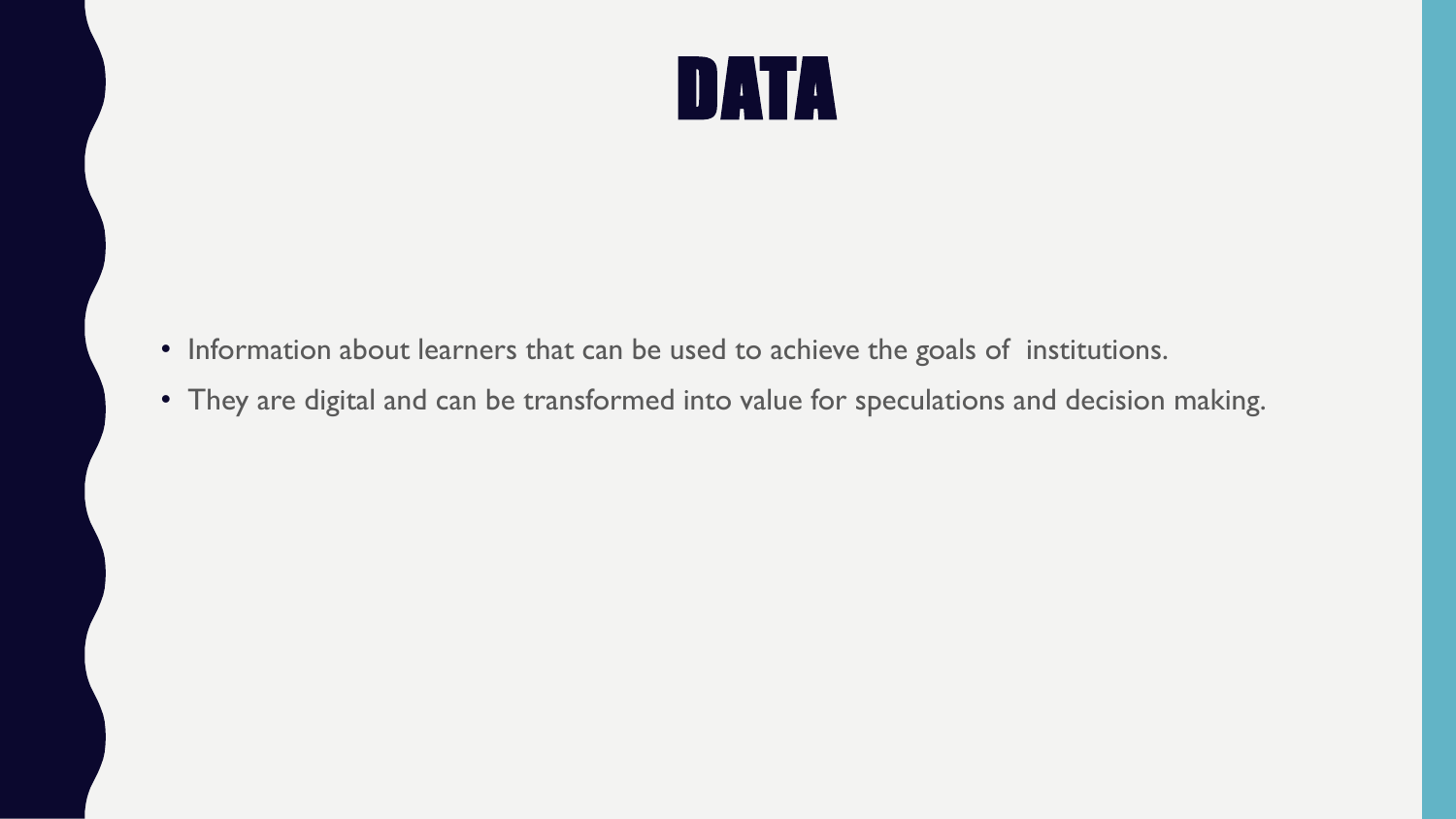#### BIG DATA

The goals of the Institutions can be achieved through Big Data which is;

- the use of technology in tracking and storing students' sets of data
- within online environment (Institutional database)
- over an extended period
- for a particular transactions.

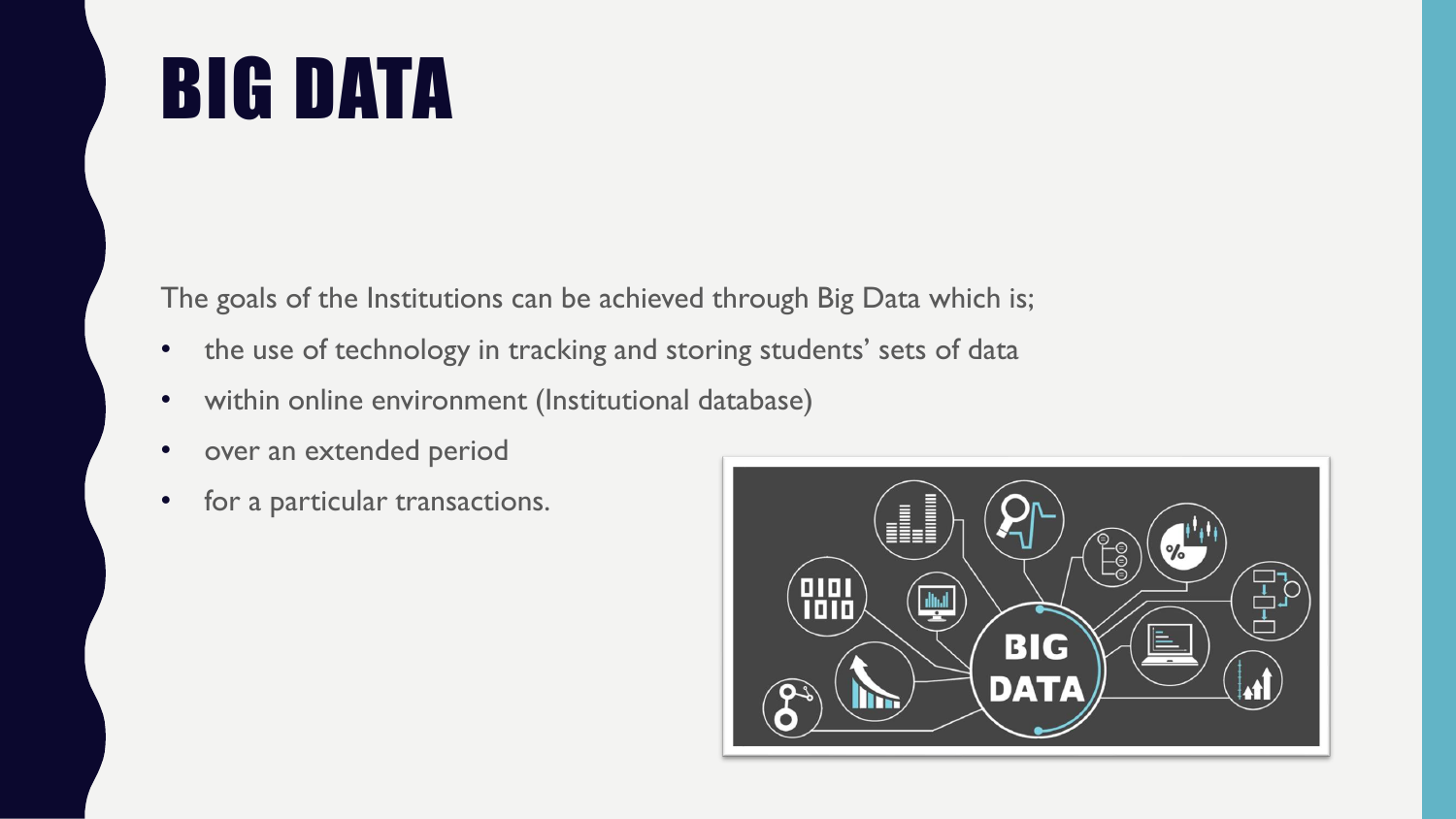# USES OF TECHNOLOGY IN BIG DATA

Usage of technology to gather data saves the institutions of

- making referencing to students file
- coding and computation of data
- physical appearance of learners for information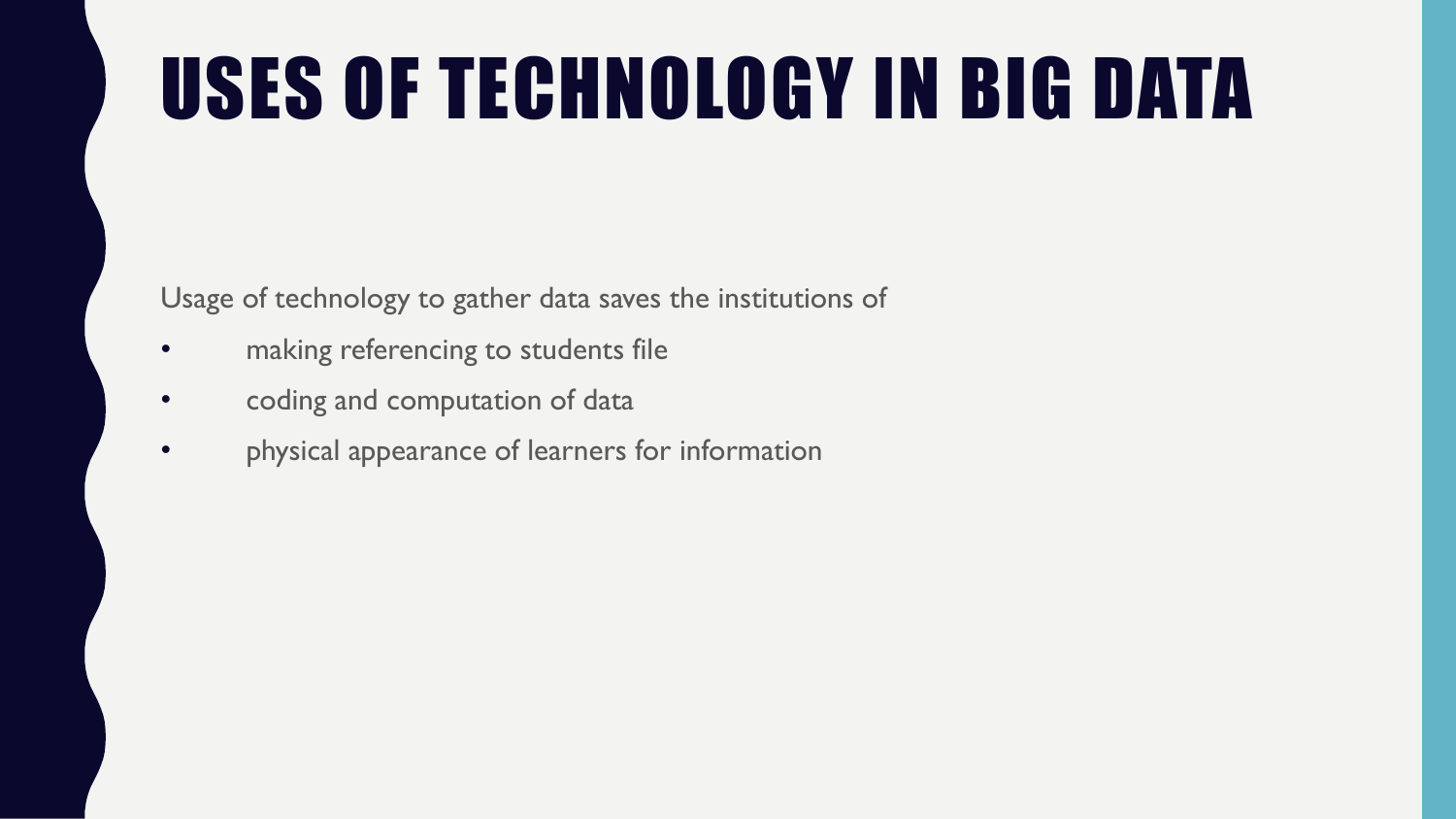# USES OF DATA IN INSTITUTIONS

Data is used to determine candidates:

- pre entry level;
- with low entry level;
- previous and present learning environment;
- special conference session for selected learners ( counselling),
- everyone will be assisted to learn; and
- for research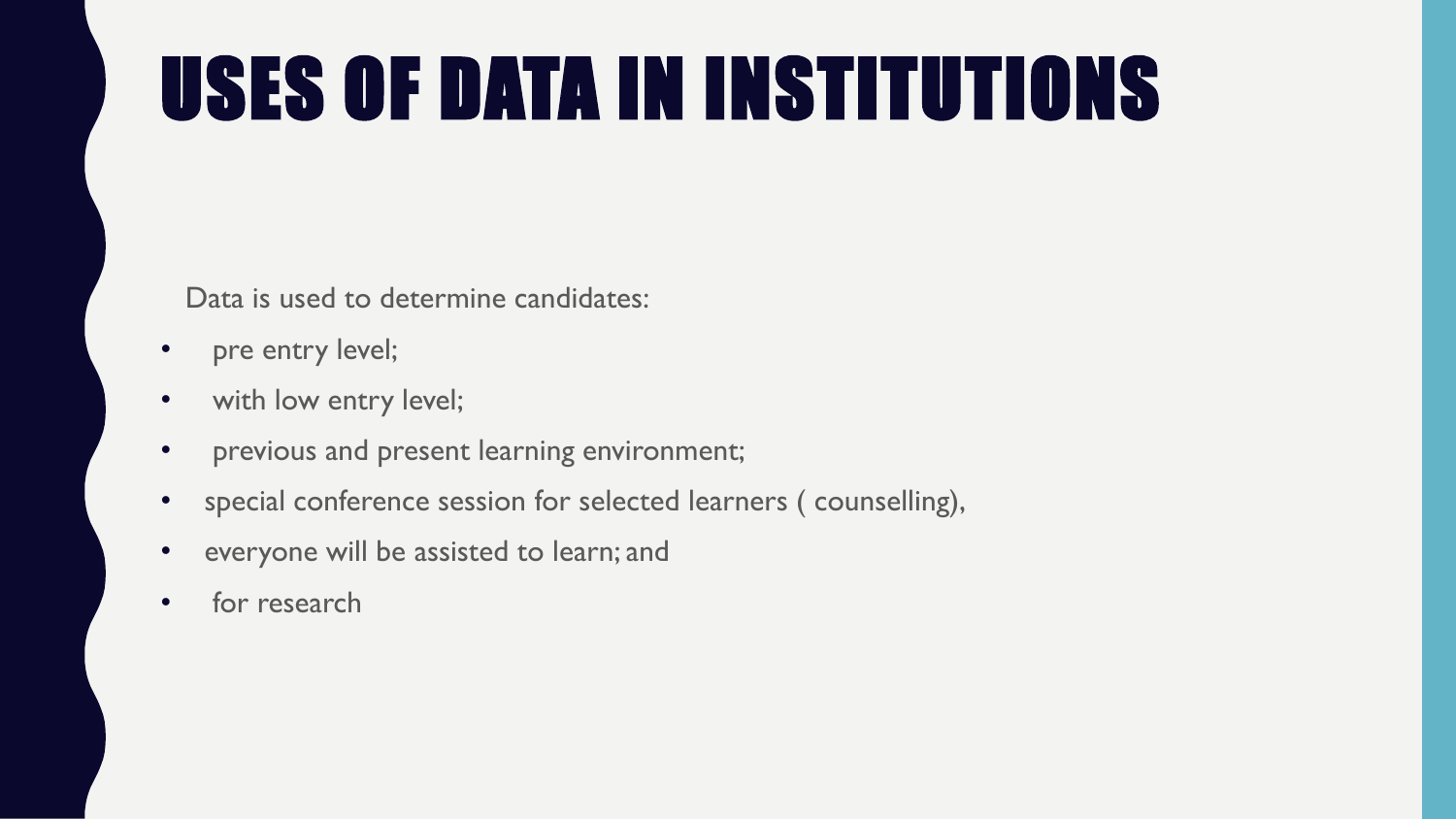#### DATA SOURCE

Data can be used to formulate conclusions and to present paths to make decisions about learners. Data are gotten from

- Pre Learning Management System (LMS)
- Learning Management System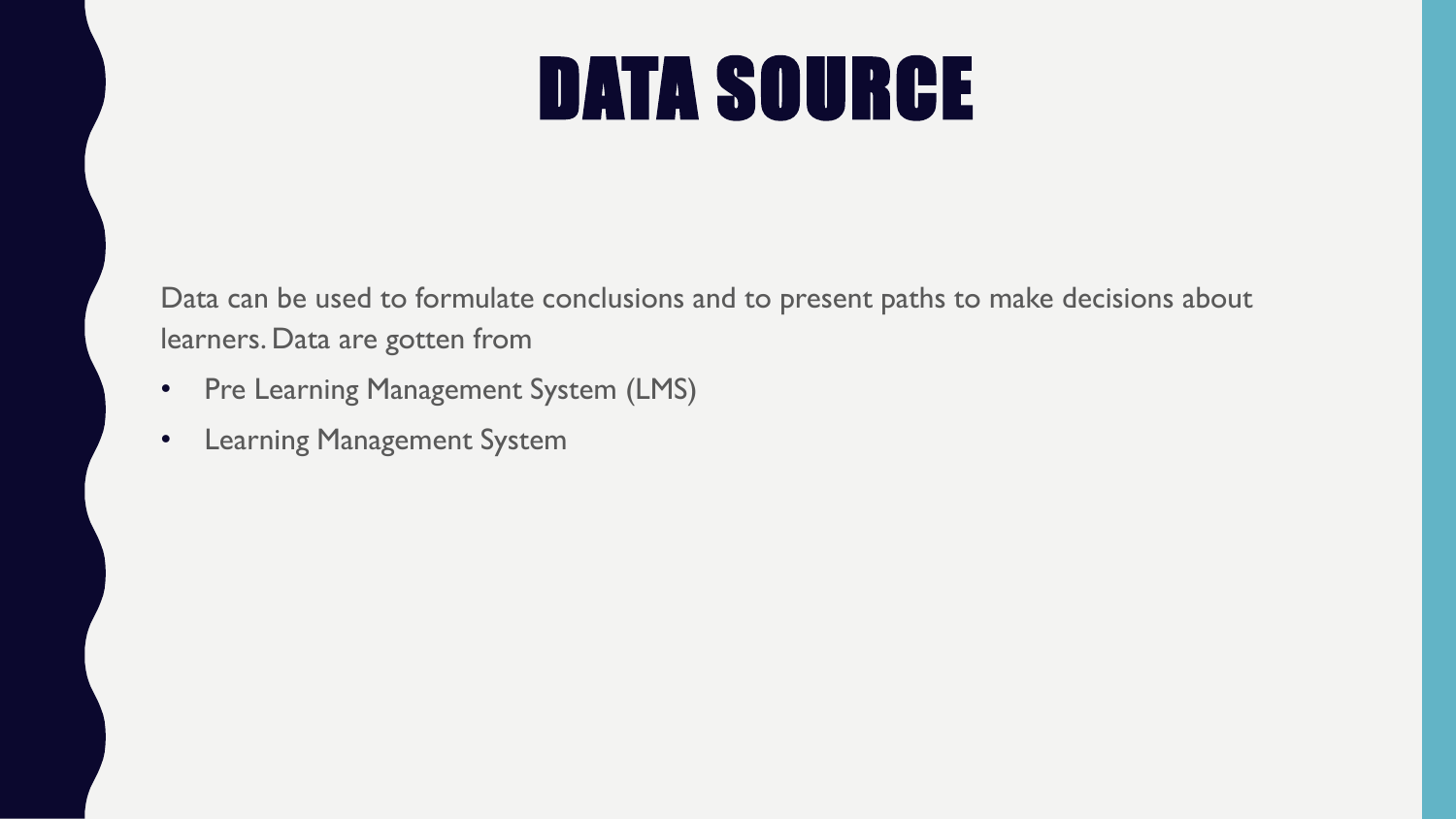### DATA FROM PRE LEARNING MANAGEMENT SYSTEM

- ✓ Admission data;
- ✓ O-level results (WAEC, NECO, NABTEB);
- ✓ NCE
- ✓ JUPEB
- $\checkmark$  Jamb result; and
- $\checkmark$  Institution Portal information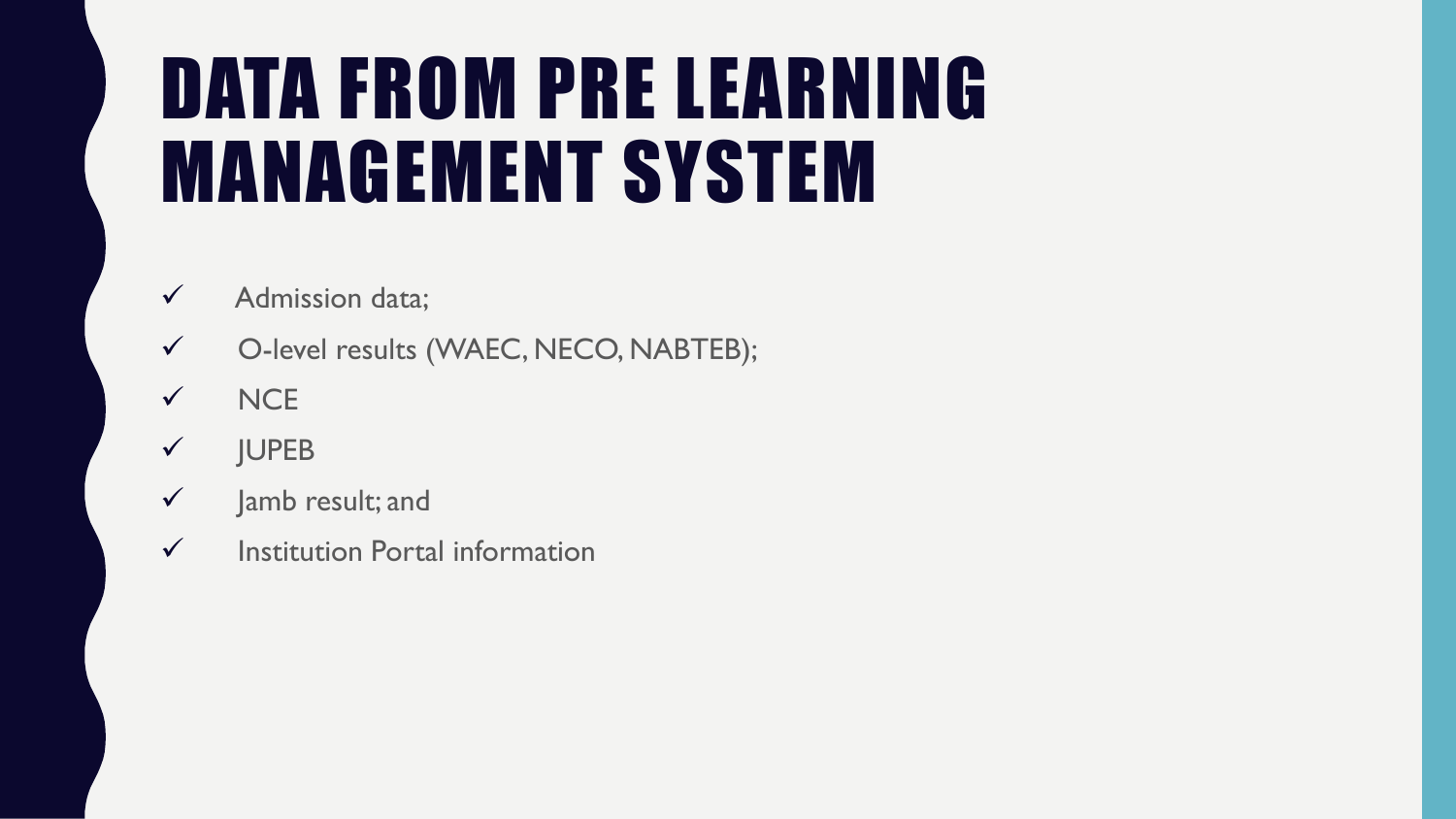### LEARNING MANAGEMENT SYSTEM

Learning Management System (LMS) such as blackboard, Edmodo, google classroom can be used to get students data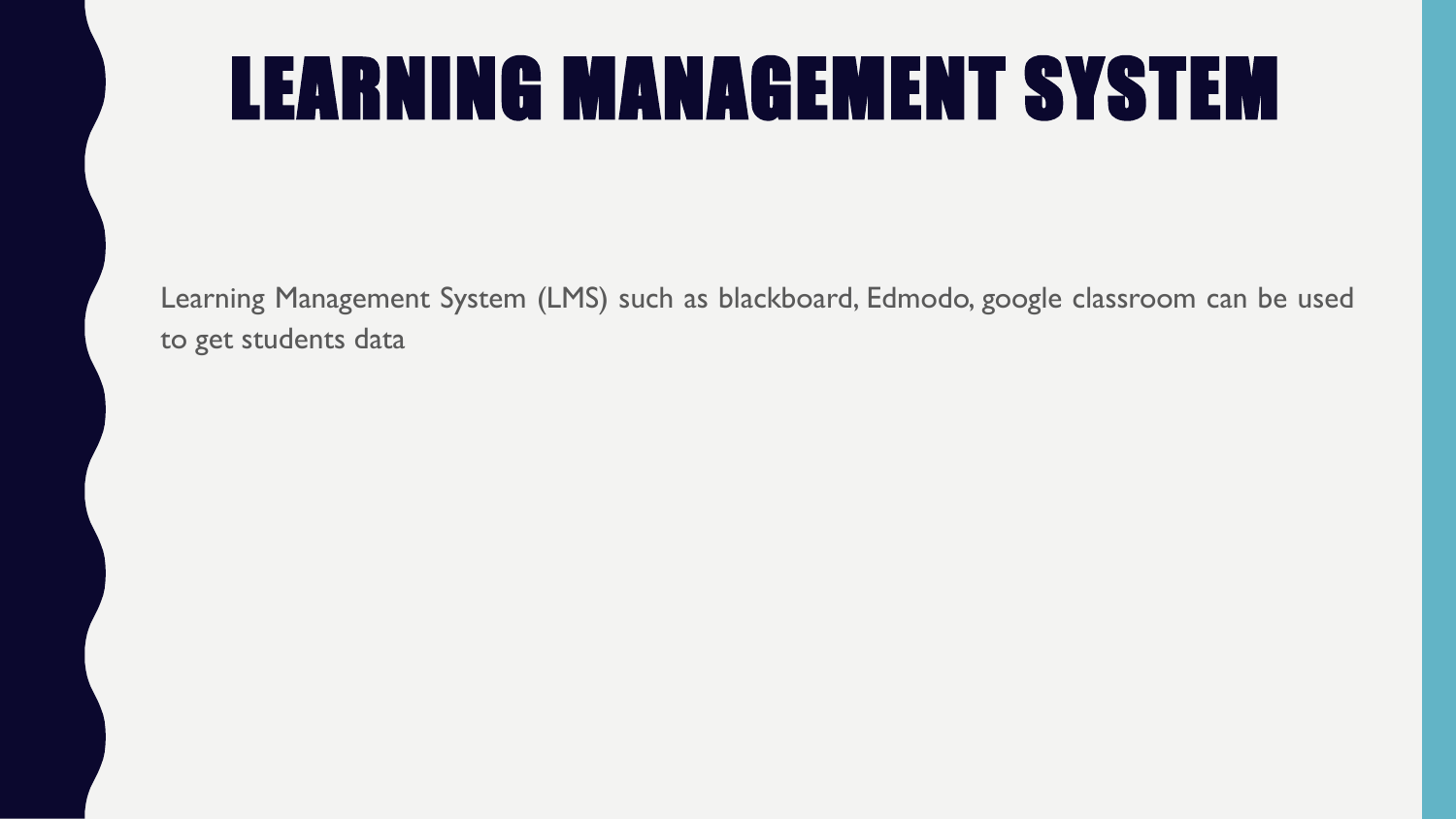#### LEARNING EVIDENCES VIA LMS (GONZÁLEZ & HERNÁNDEZ-GARCÍA



et W Mar 4 Kemi<br>| we08 am Jun 609:<br>609:ພe08pm05Oct of<br>4Oct.Nov22°06Oct d<br>7°21Sep : 0.069P:°E Sep<sub>190</sub>Se am Jul 15 Jul<br>t%.8 we ! ? 12 :Sep.N Nov23\<br>}09:ພູd 08pm0<br>}Sep.Sep22 ໃດ<br>}-21 Oct 10O 20<br>r 11 Jule 10O 20 2Mar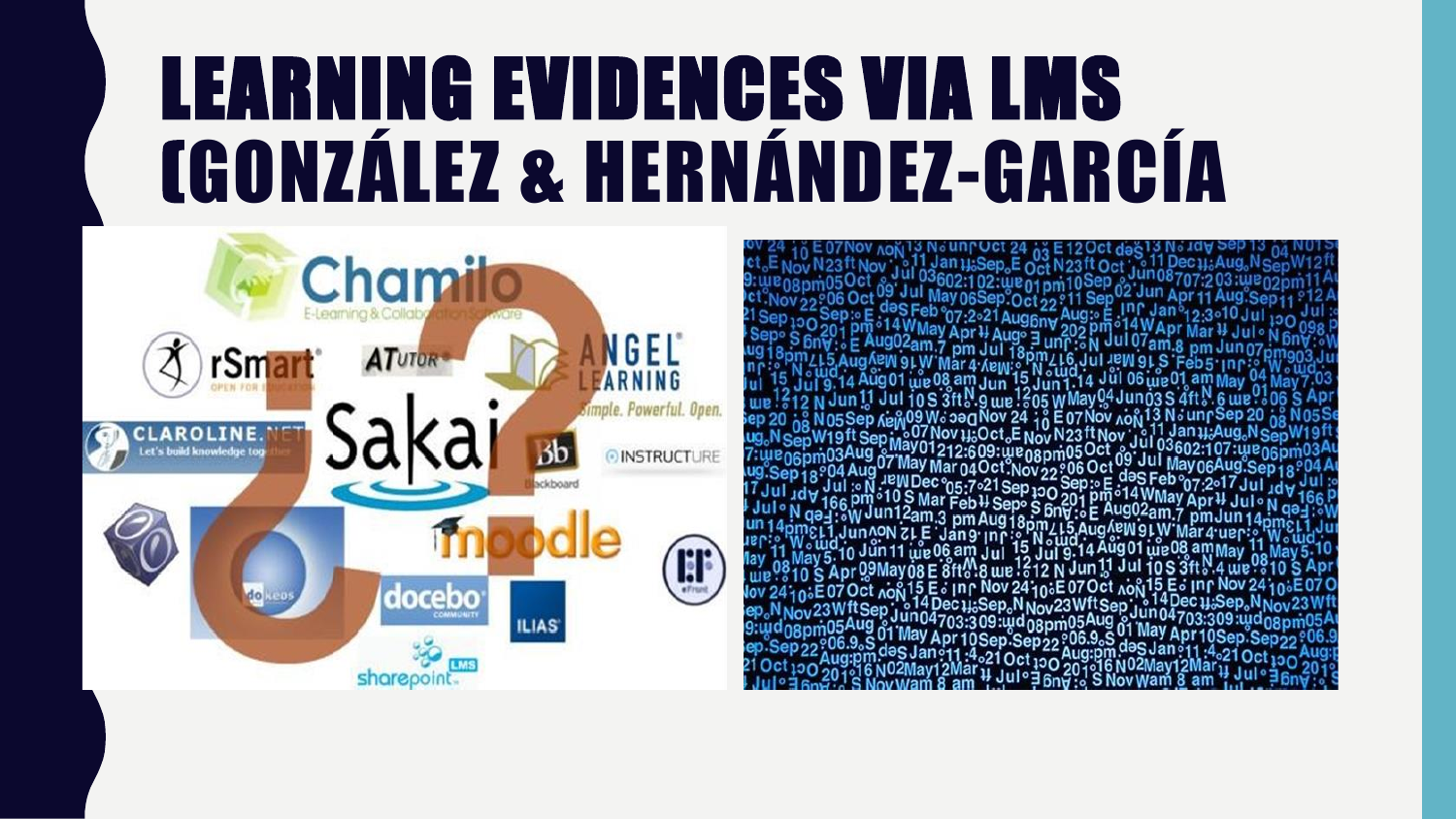## DATA PROLIFERATION

Proliferation of data is known as Analytics. It offers insights into the;

- Intricacies of using technology for instructional activities
- analyzing data to fine tune instructional activities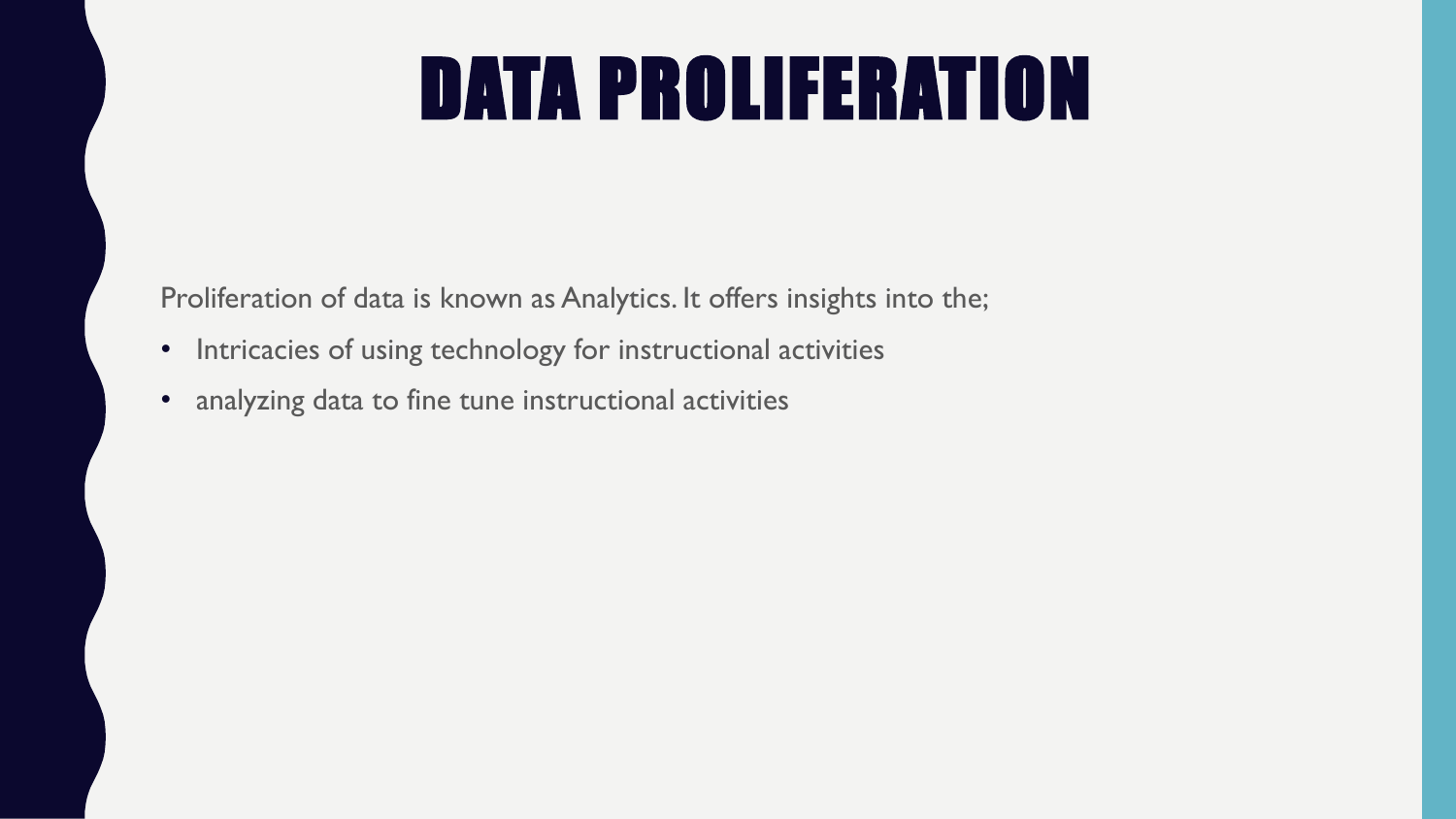#### CATEGORIES OF ANALYTICS IN EDUCATION

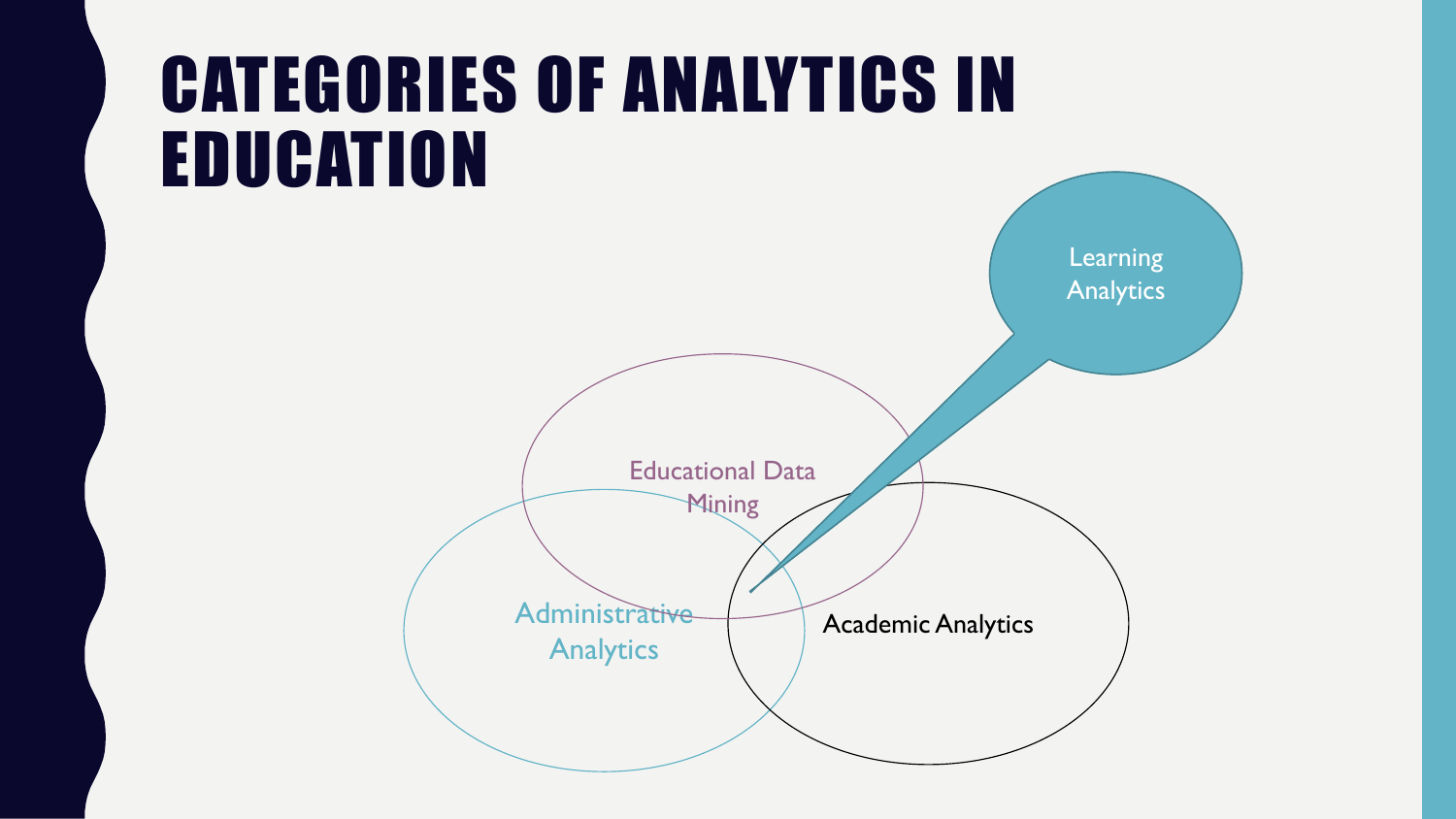# EDUCATIONAL DATA MINING

Educational Data Mining

- guide the future academic progress of an institution of learning
- maximize campus resources
- Optimize subject curriculum renewal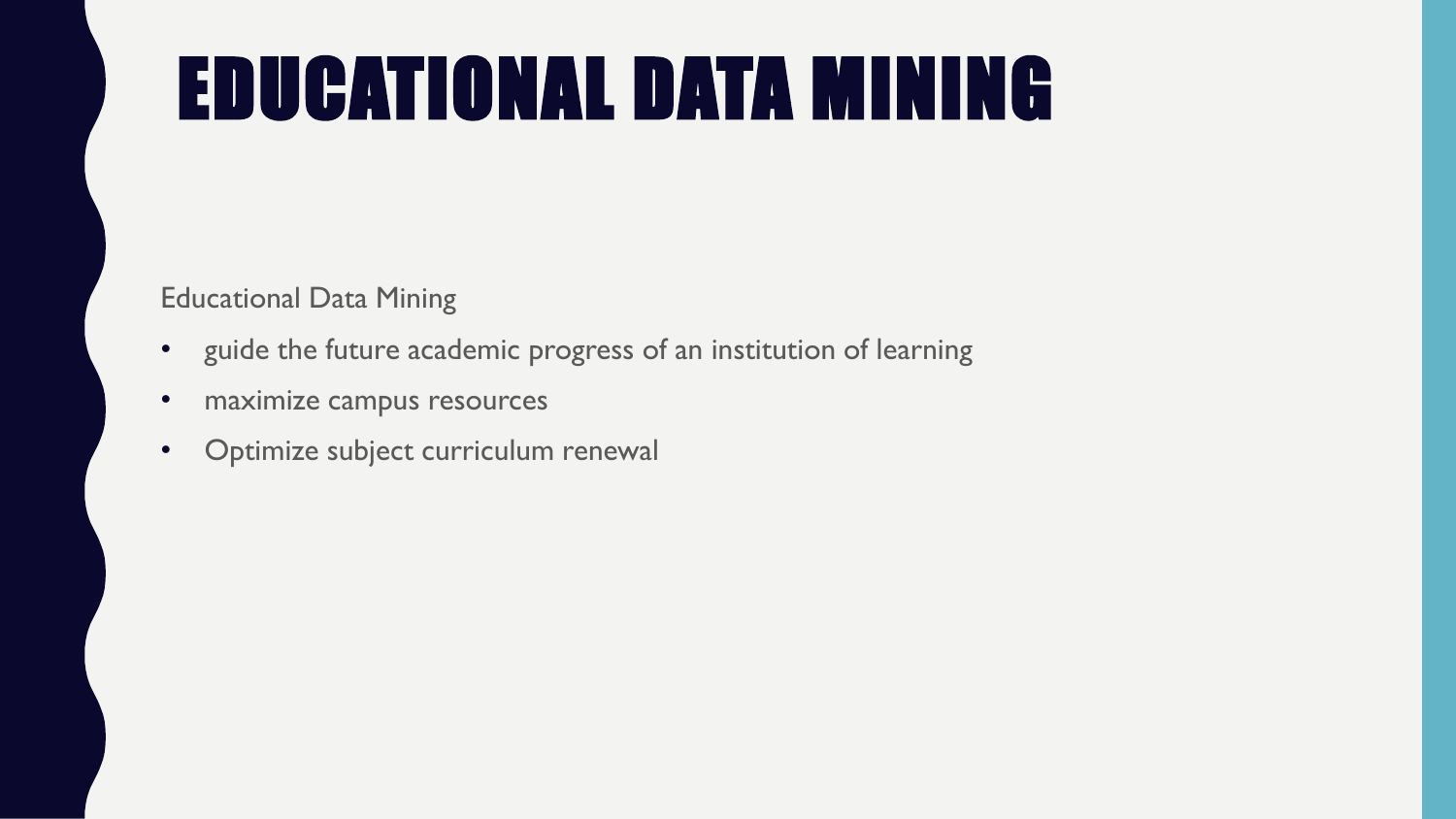# ACADEMIC ANALYTICS

Academic analytics is institutional based

- Improvement and accountability
- Ranking (business mind in the university)
- teaching designs such as lesson plan and its effectiveness
- Predict and make decisions about students
- Policy making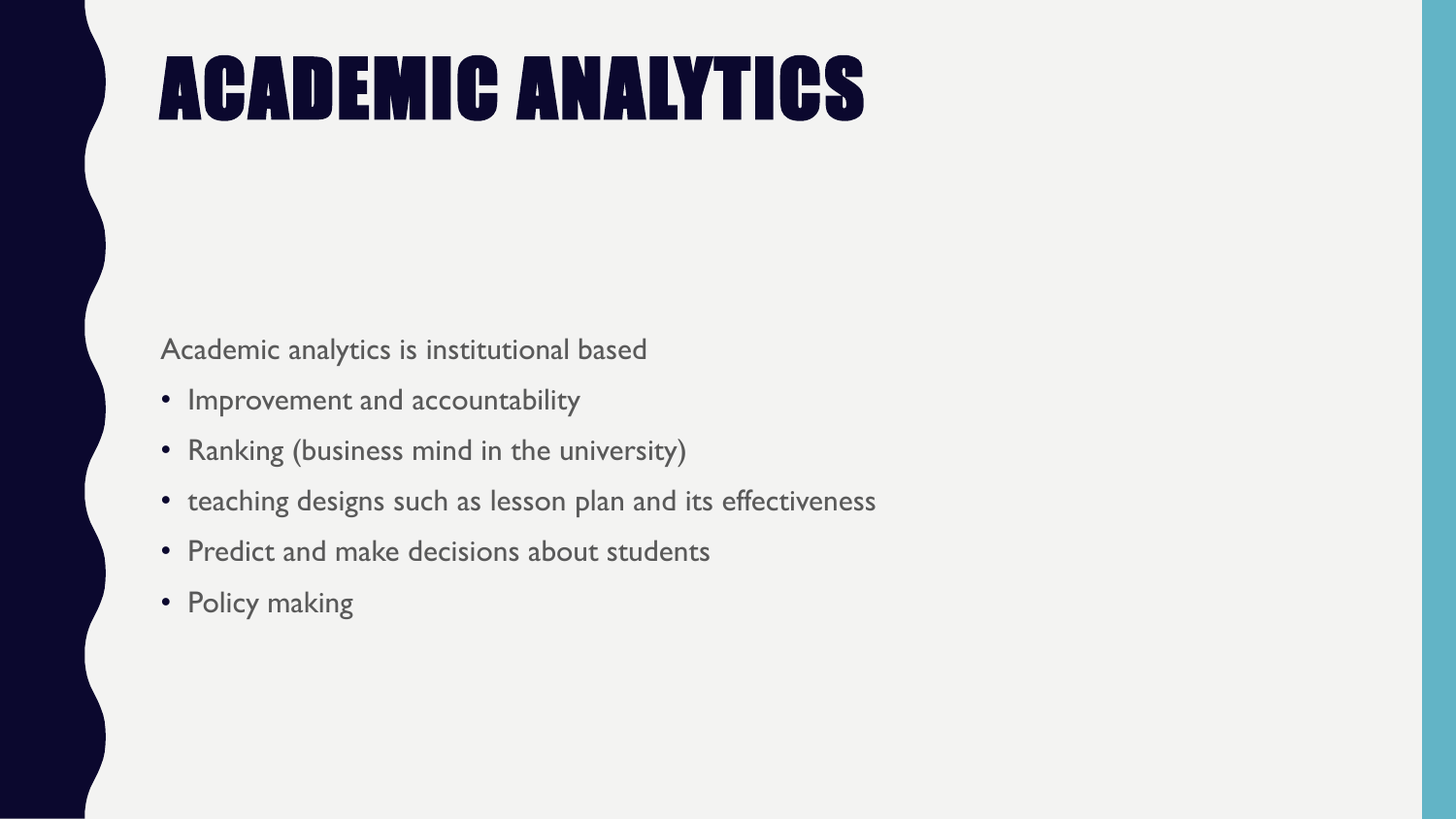#### LEARNERS ANALYTICS

Aim

measurement, collection, analysis, and reporting of data about learners and their contexts

Purpose

understanding and optimizing learning

**Context** 

environment in which it occurs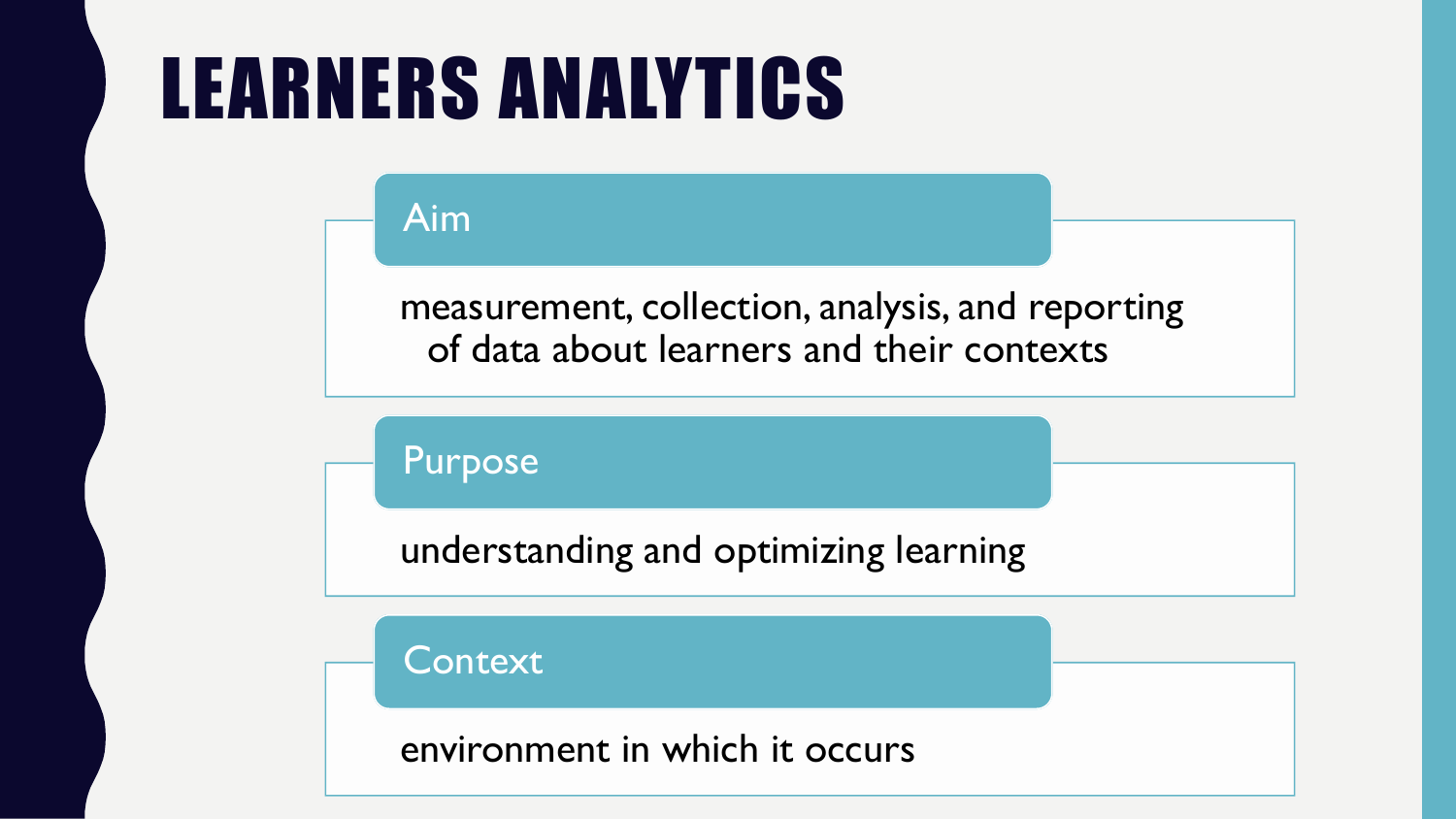#### LEARNING ANALYTICS: BENEFITS IN EDUCATION

- Identifying target courses
- Curriculum improvement
- Student learning outcome, behavior, and process
- Personalized learning
- Improved instructors performance
- Post-educational employment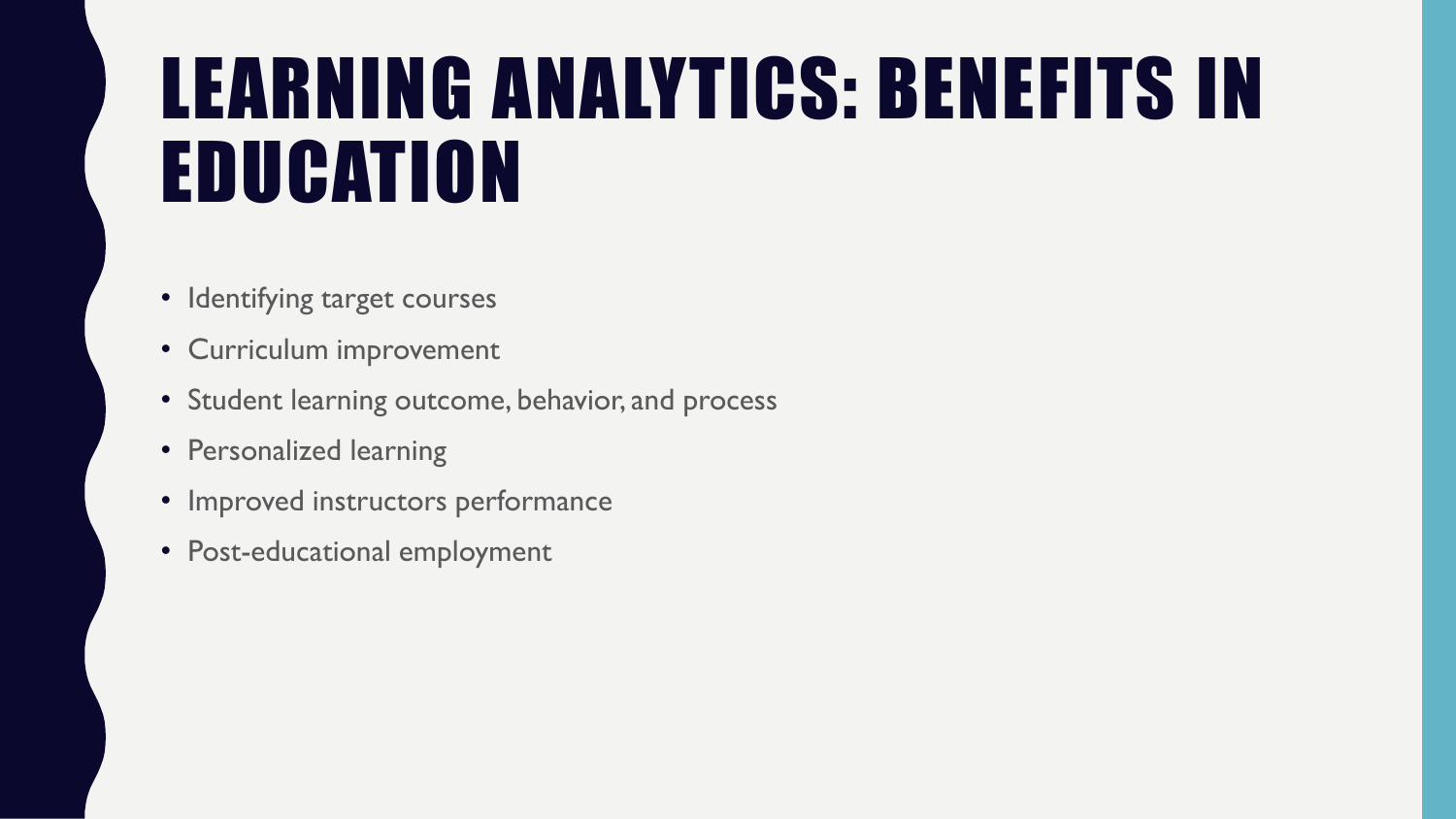## STEPS FOR LEARNING ANALYTICS

- Pre-Instructional Activities : good ground for instructional activities
- Instructional Activities
- Data Collection: formative and summative
- Data Processing and Storing: data Cleaning and reduction
- Analyzing: derivation of value for learning action
- Visualization: Graphical representation of data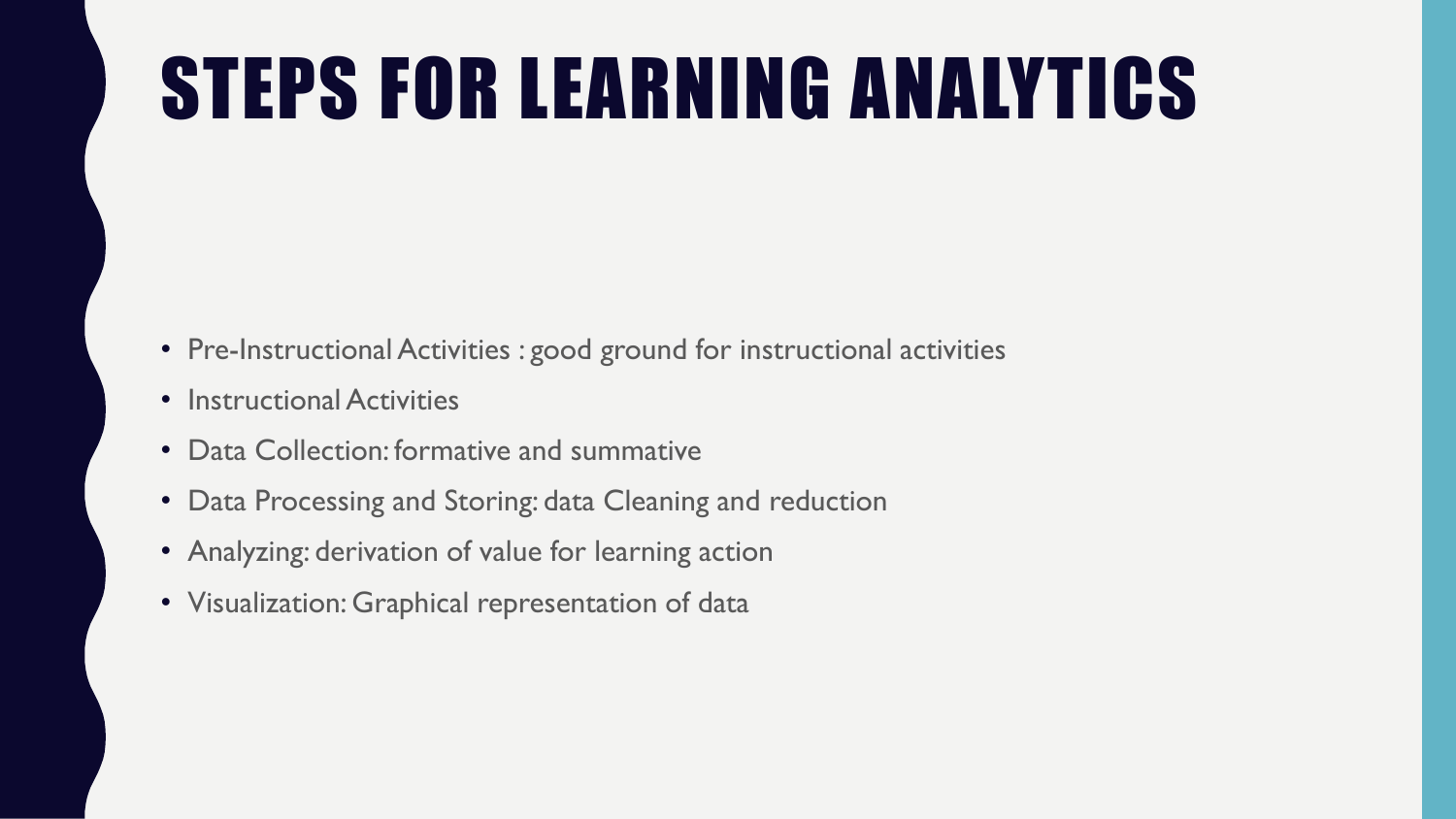#### LEARNING ANALYTICS FRAMEWORK

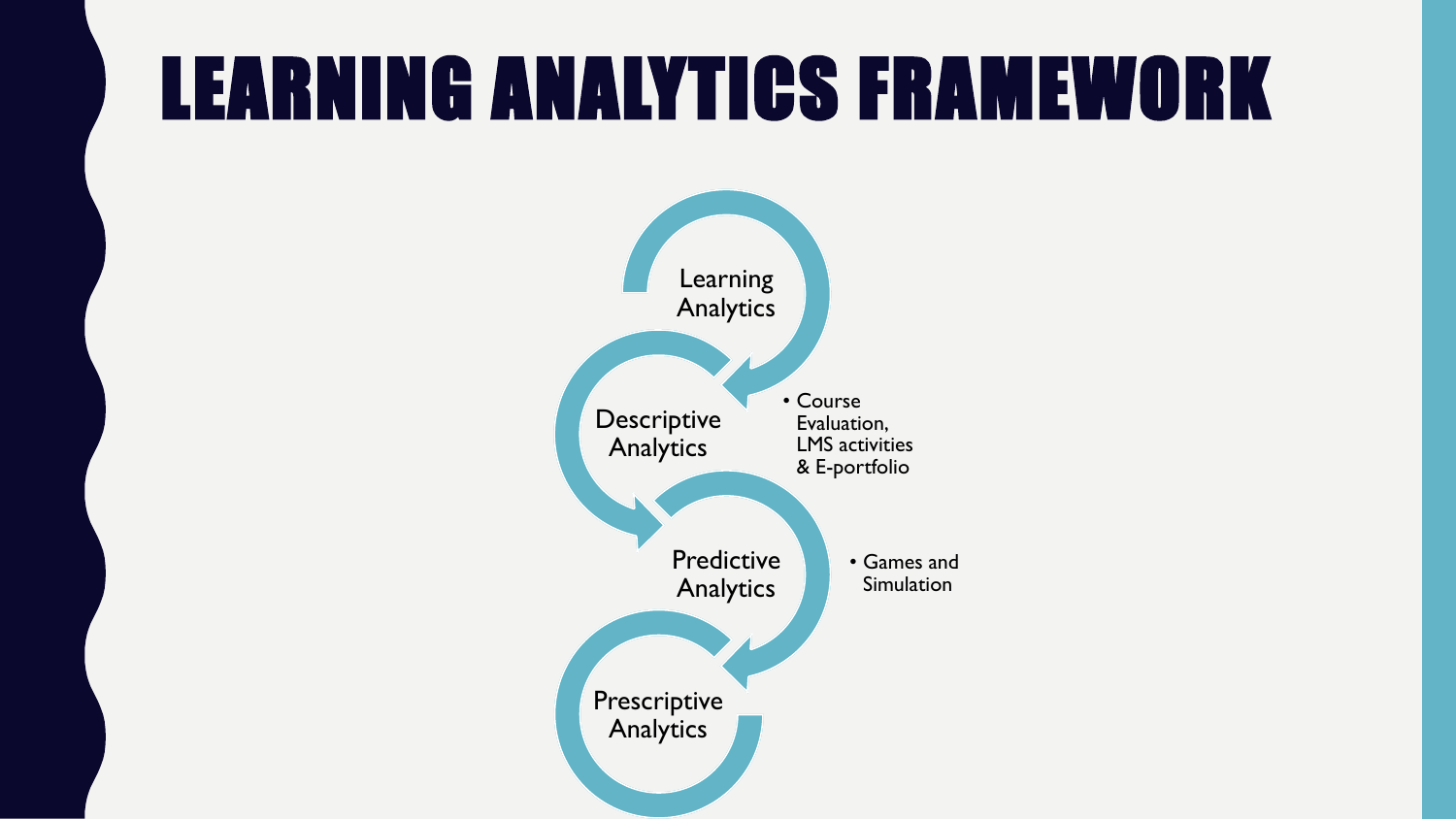# DESCRIPTIVE ANALYTICS

It allows instructors to make strategic decision on:

- teaching style for each students;
- Instructional activity;
- students engagements and interaction;
- lesson effectiveness; and
- Feed back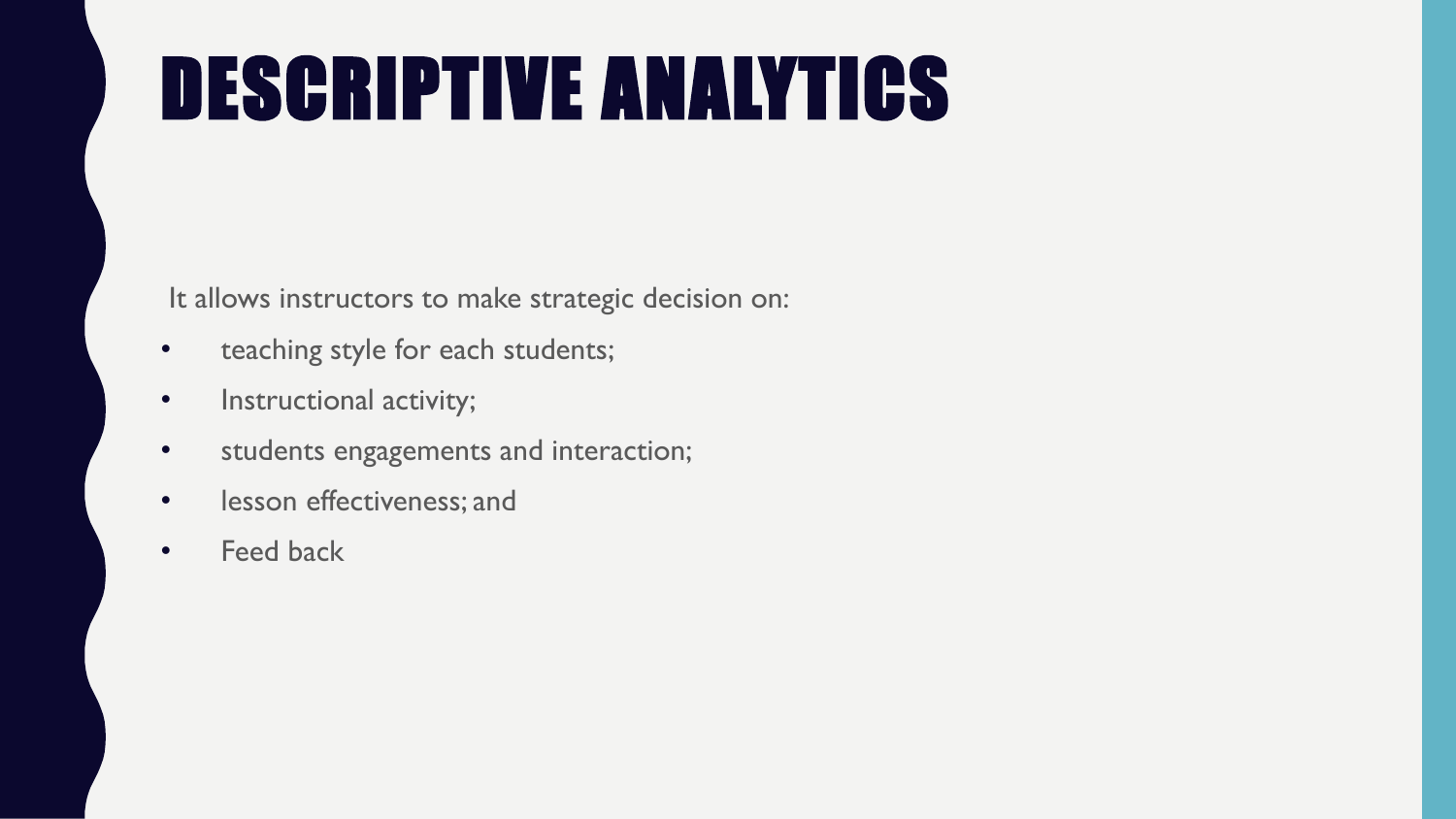# PREDICTIVE ANALYTICS

Predictive analytics offers insight on:

- students understanding of the course content and context;
- determine the performance level of the students;
- engagement level of the students
- determine students at risk
- students academic growth
- intervention and correct issues earlier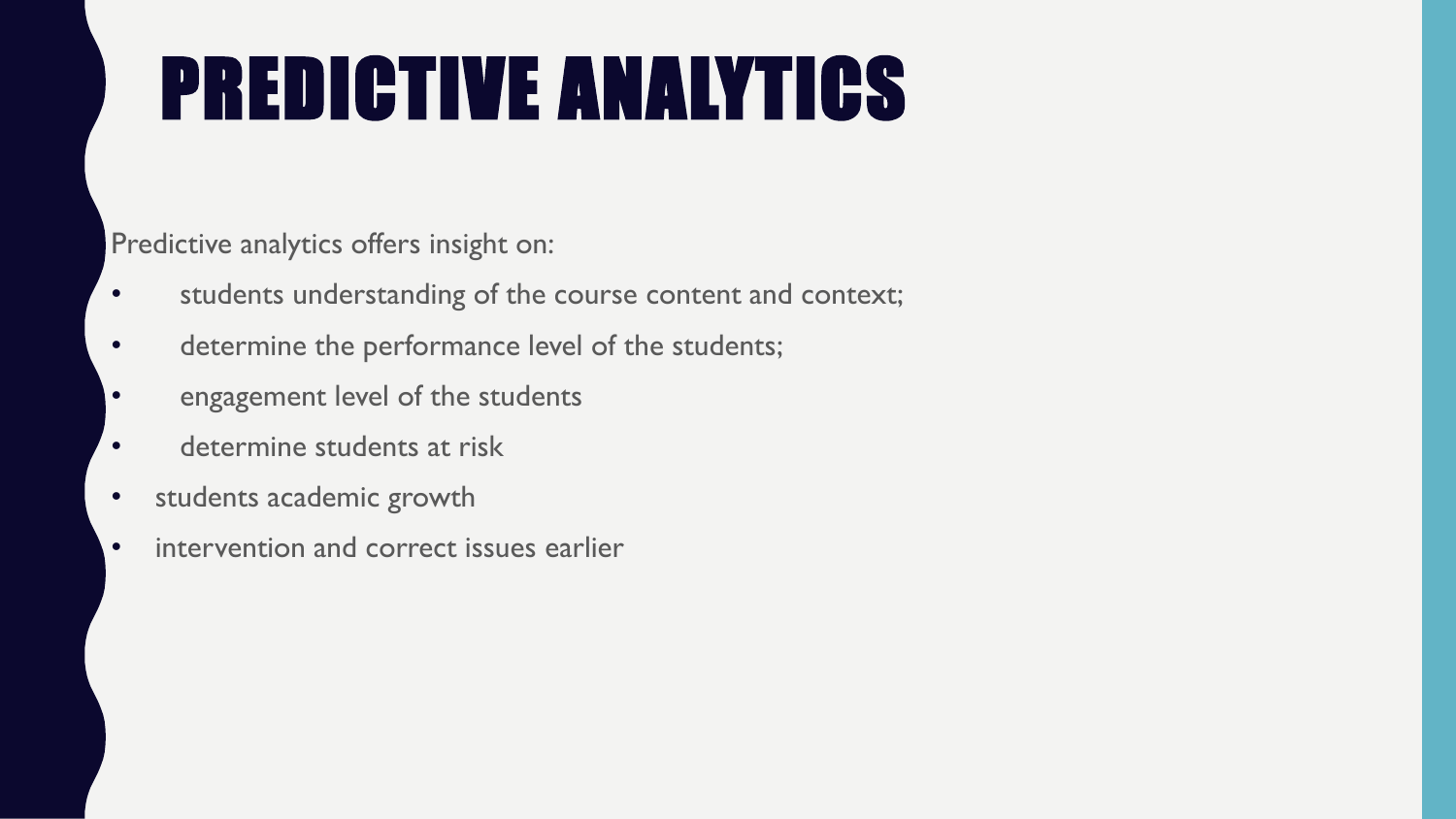# PRESCRIPTIVE ANALYTICS

- It provides facilitators with actionable decisions;
- alternative suggestions to enhance instructional activities;
- use of different educational resources and tools; and
- adaptive instructional technique based on students performance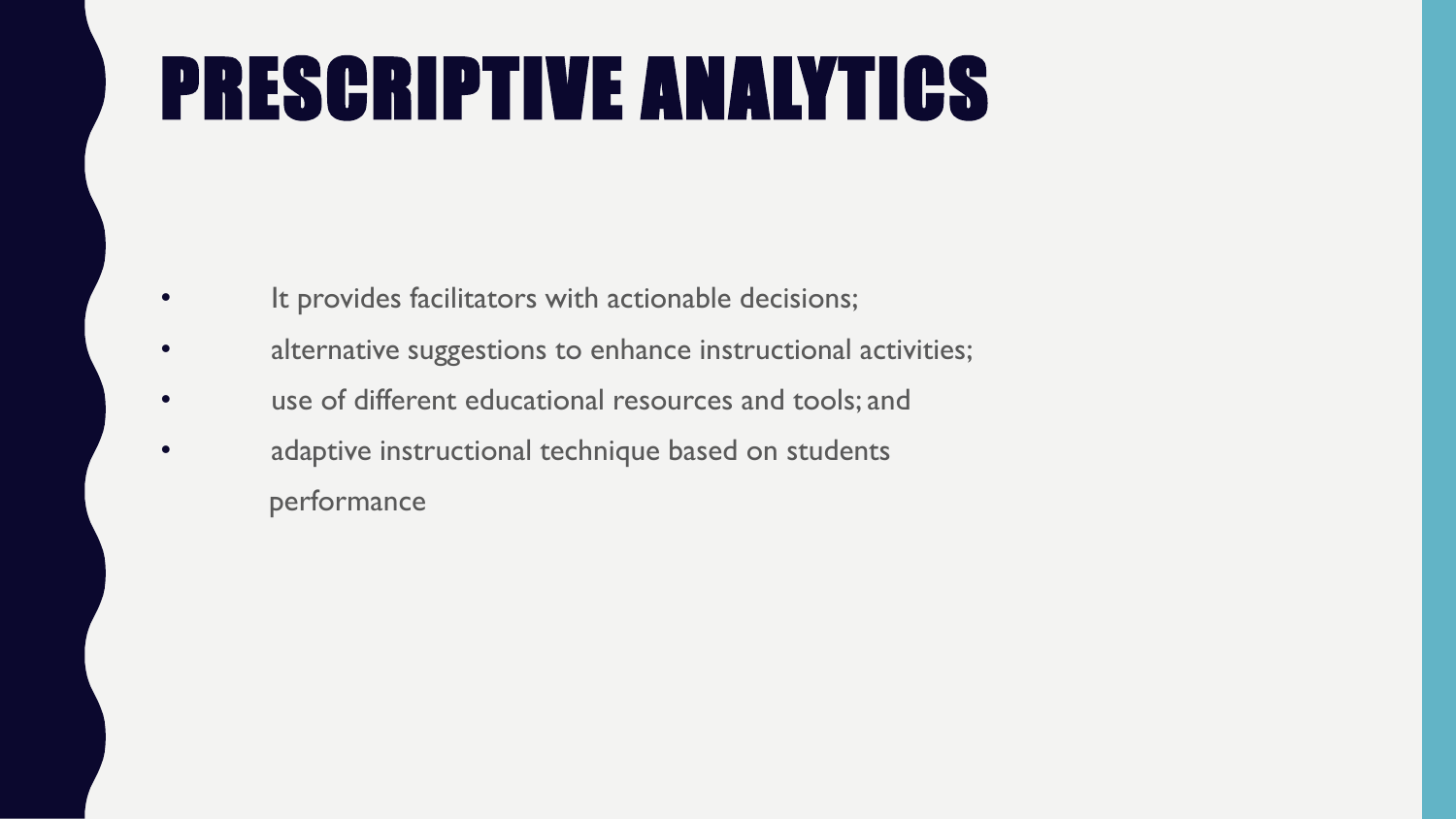## LEARNING ANALYTICS TOOLS

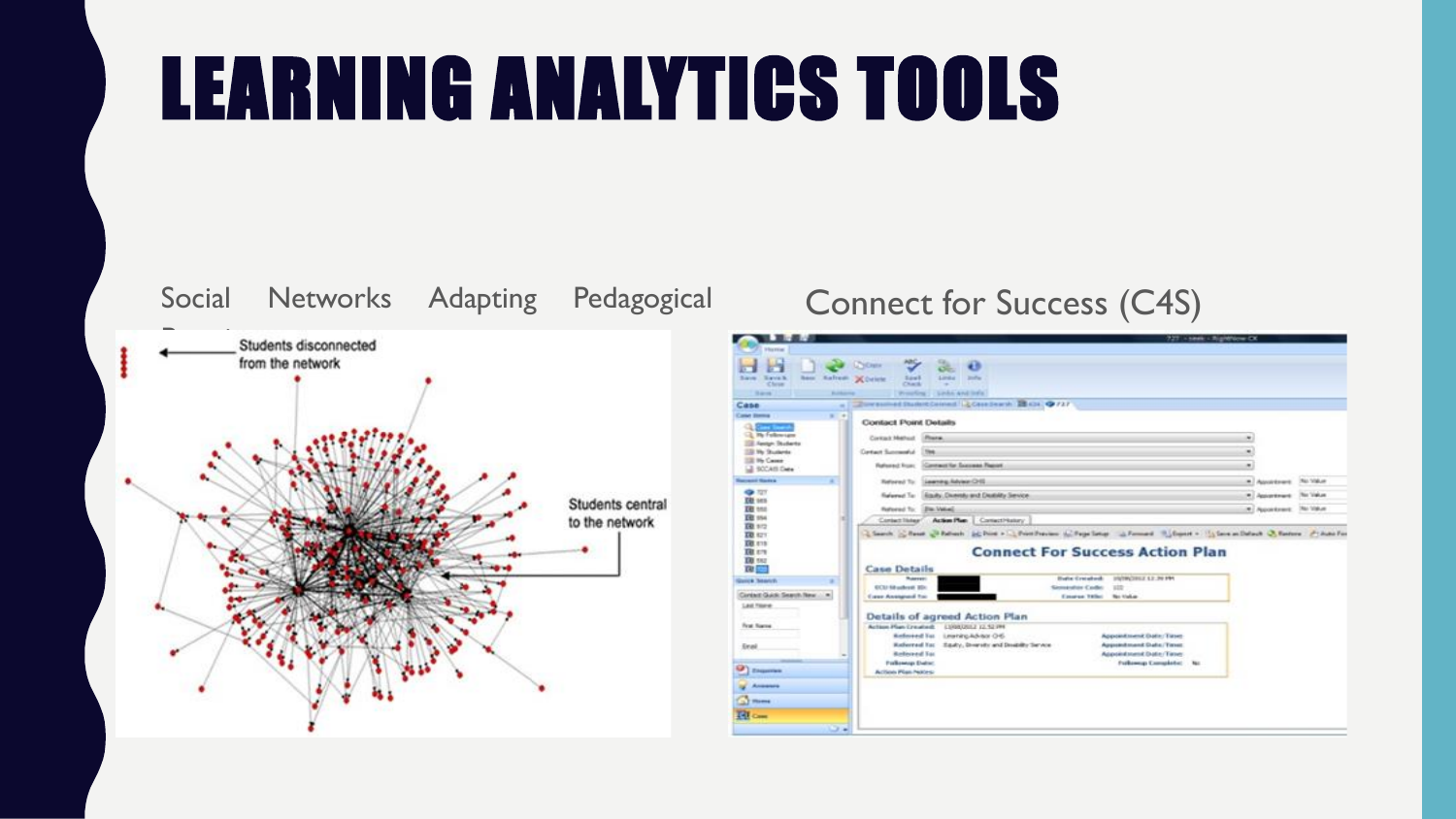#### THE SOCIAL NETWORKS ADAPTING PEDAGOGICAL PRACTICE (SNAPP)

The tool generates visual representations (social network diagrams); activity and patterns of behaviour on LMS; users' level of engagement; and participation in comparison to other learners.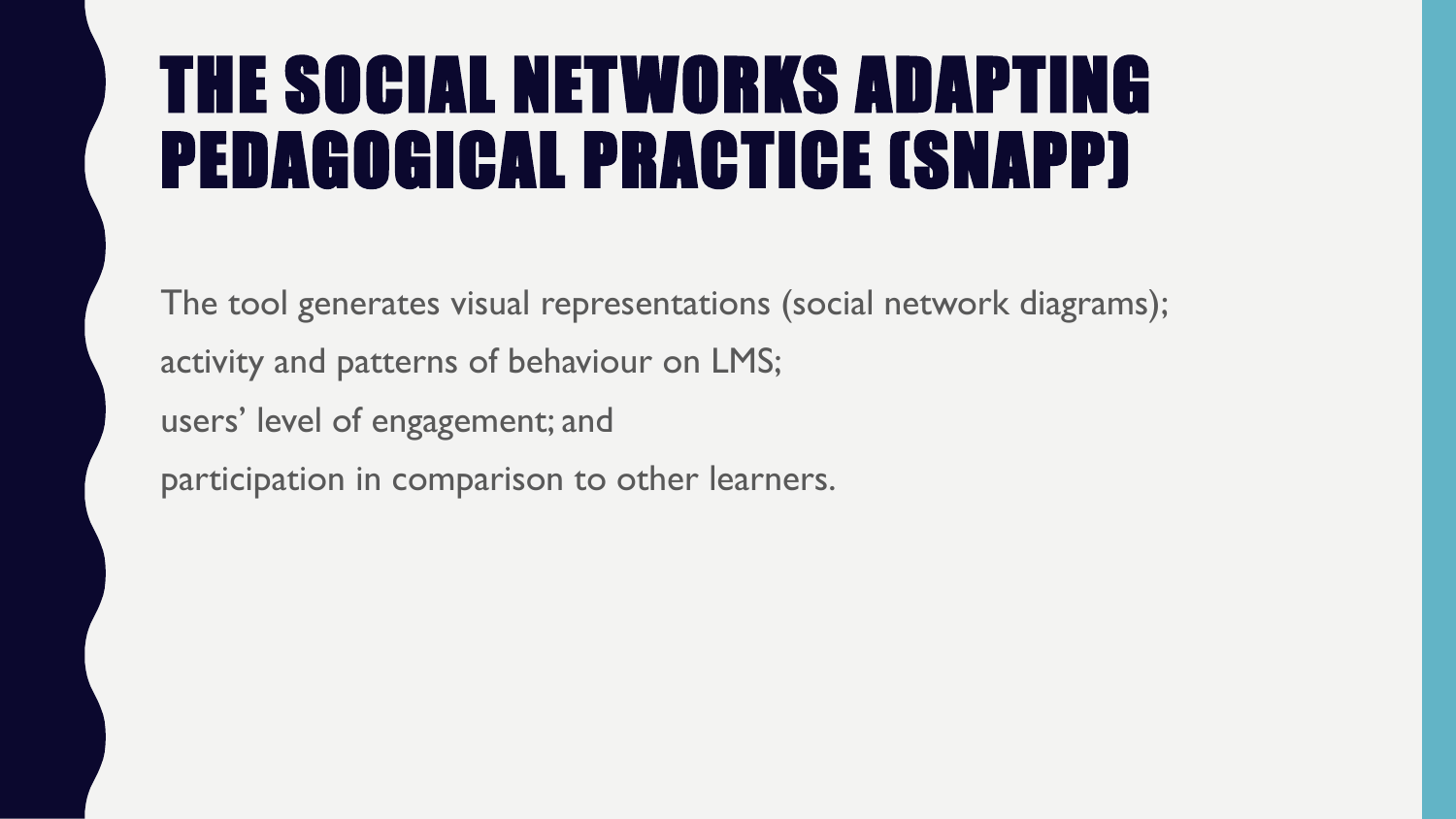# CONNECT FOR SUCCESS (C4S)

- the tool seeks to improve learner success;
- retention and graduation rates;
- extra support requirement; and
- Immediate referral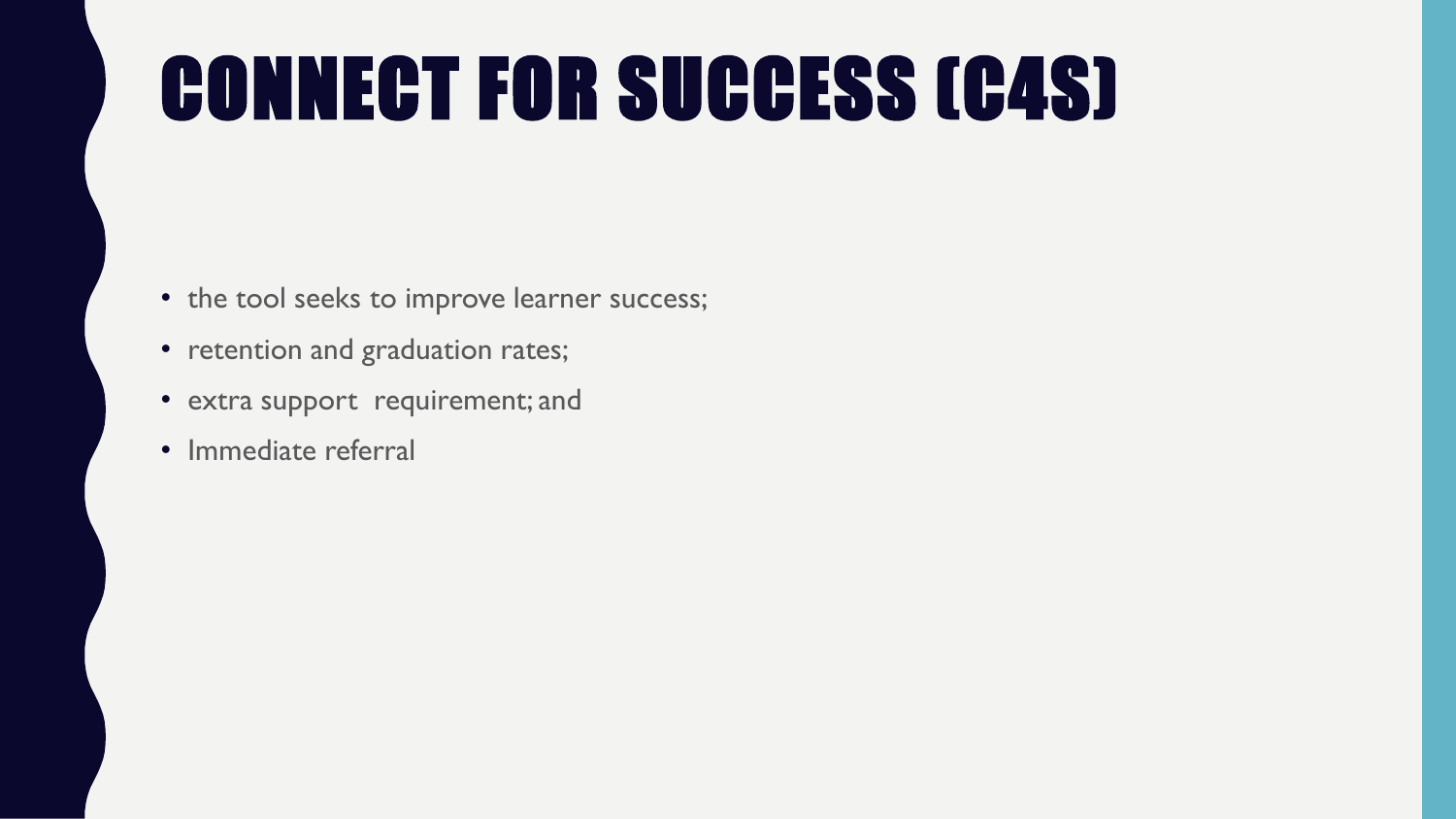

#### Automated Wellness Engine (AWE) Personalized Adaptive Study Success(PASS)

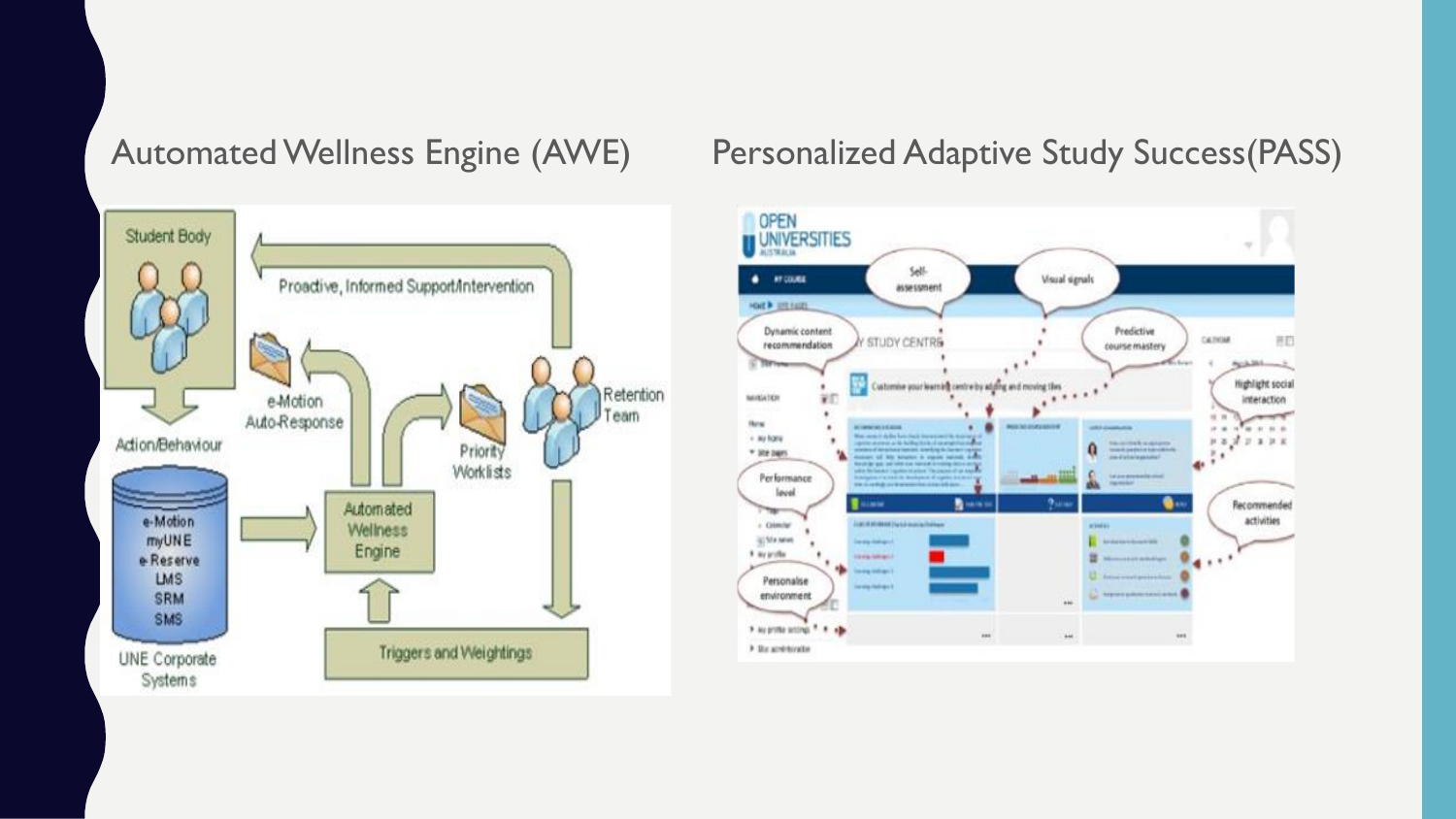#### AUTOMATED WELLNESS ENGINE (AWE)

- generates daily or weekly wellness reports
- reasons for withdrawal and wellness-happiness ratings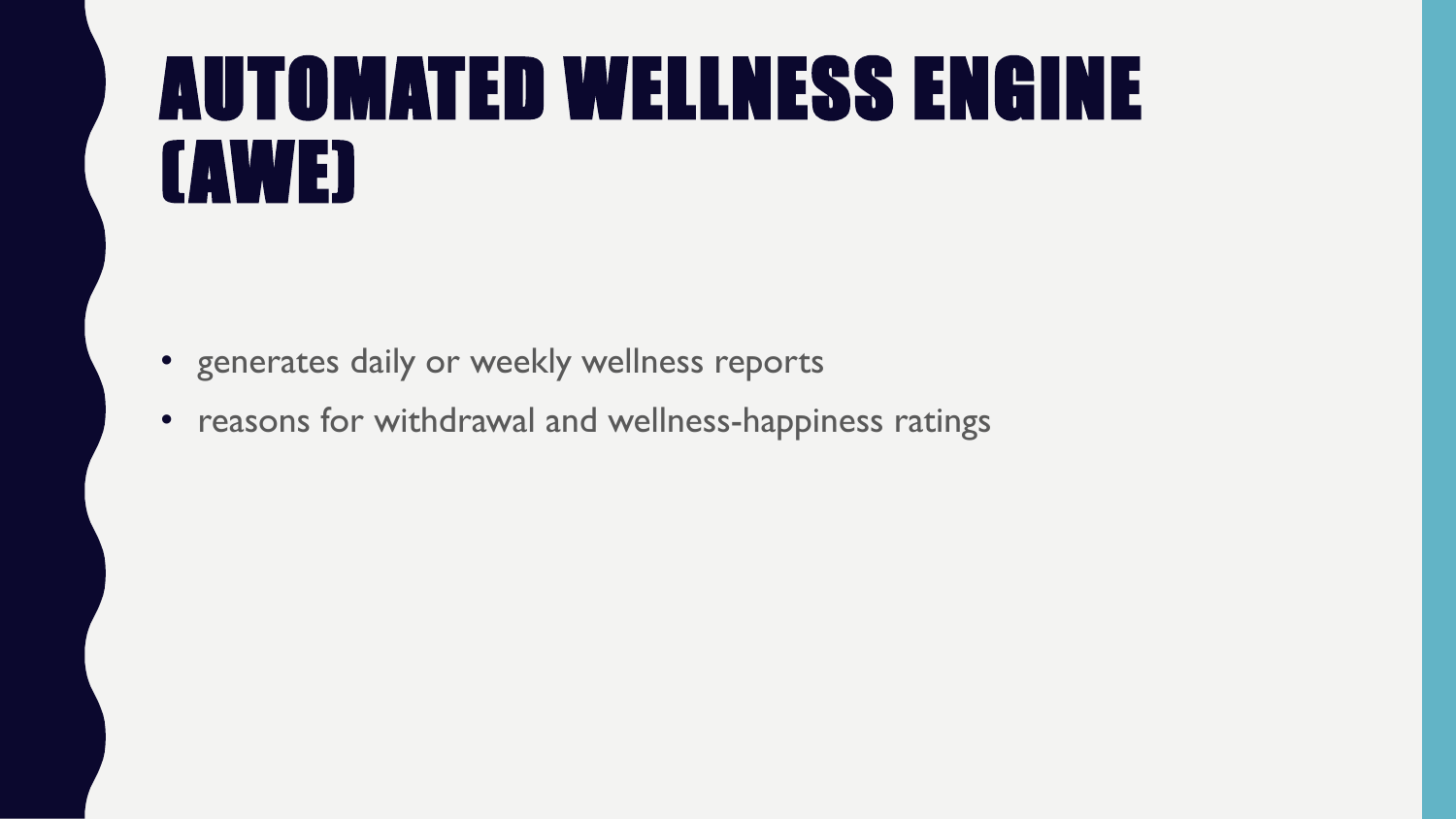#### PERSONALISED ADAPTIVE STUDY SUCCESS (PASS)

performance levels, self-assessment, predictive course mastery, highlight social interaction, recommends content and activities and

provides a personalised environment.